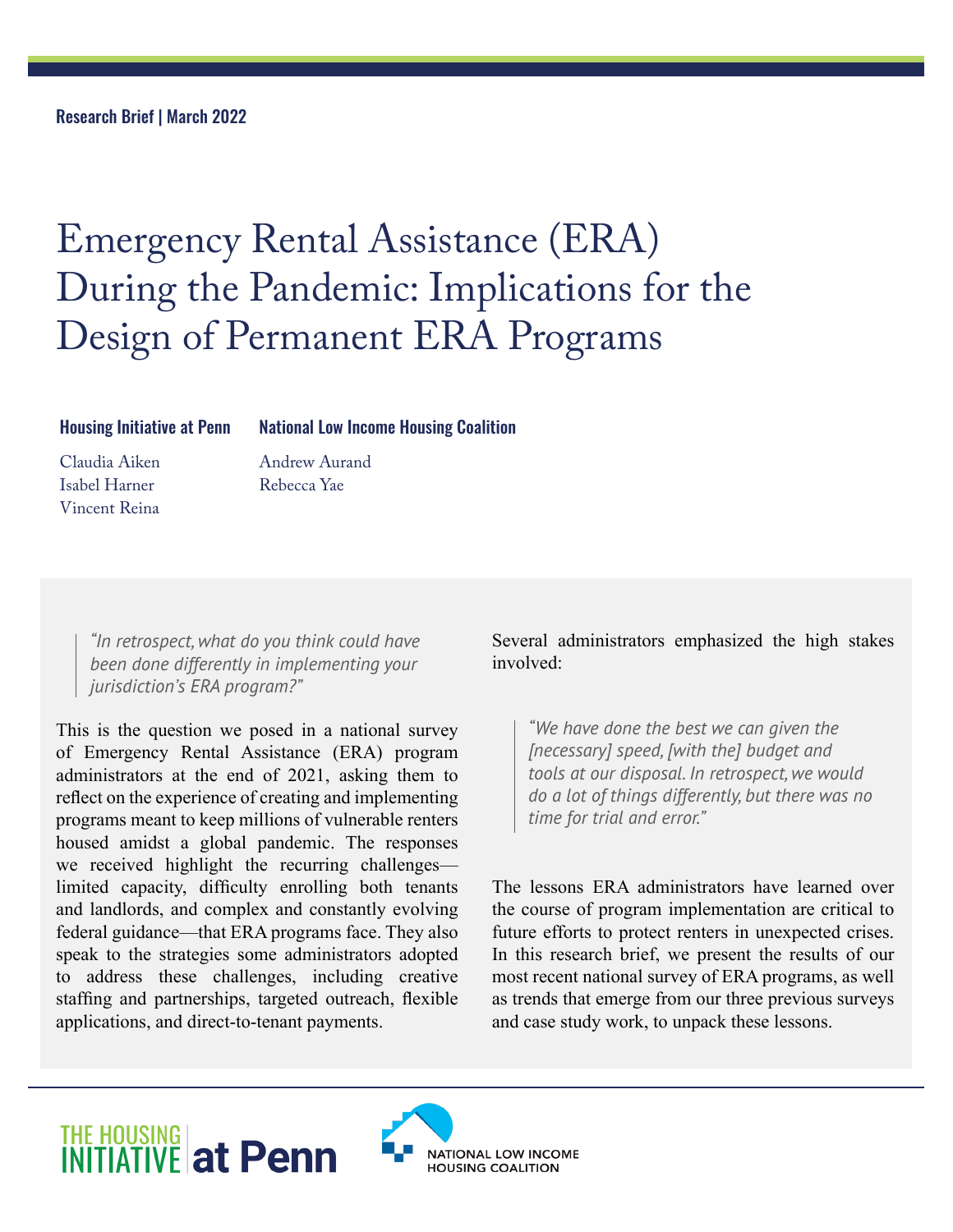### **Introduction**

In the two years since the COVID-19 pandemic began, states, localities, and tribal entities across the country have launched and administered ERA programs to assist households struggling to pay rent.<sup>1</sup> These programs have disbursed billions of dollars to eligible households, primarily using federal funds but also using local and philanthropic sources.<sup>2</sup> Along the way, programs have evolved as some ERA administrators built up capacity and infrastructure, learned from their successes and failures, and responded to adjustments in federal policy and to new funding streams.

Our research has documented this evolution through a series of four national surveys of ERA program administrators and case studies of 15 early ERA programs. In this report, we draw on the fourth and final survey, as well as our cumulative research, to highlight the challenges and changes that have shaped emergency rental assistance programs. We end with implications for future policy.

This report arrives at a critical moment. Some state and local programs using U.S. Department of the Treasury (Treasury) ERA funds are no longer accepting applicants, having run out or being at risk of running out of funding.3, 4 Yet renters continue to face challenges: approximately 11 million households reported low confidence in their ability to pay next month's rent, as of February 7, 2022, and approximately 2 million households had applied for but were still waiting for

emergency rental assistance.<sup>5</sup> At the same time, there is an opportunity to think about longer-term policy solutions to promote housing stability, including committing to permanent emergency rental assistance to protect renters facing sudden financial shocks.

Millions of renters were one unexpected crisis away from severe housing instability even before the onset of COVID-19.<sup>6</sup> ERA programs helped to keep some of them housed during the pandemic, but these programs are largely temporary. A return to normal means that many renter households will continue to face frequent or forced moves, poor housing conditions, and other forms of instability with no safety net.

With Treasury ERA money running out, and without a permanent solution to replace it, the infrastructure that jurisdictions created to operate their programs is at risk of being dismantled and important lessons learned are at risk of being lost. How can policymakers build on the infrastructure and insights of the past two years to stabilize renters going forward?

*<sup>1</sup> As of February 28, 2022, [NLIHC ERA databases](https://docs.google.com/spreadsheets/d/1hLfybfo9NydIptQu5wghUpKXecimh3gaoqT7LU1JGc8/edit#gid=79194074) contain more than 1,130 ERA programs created or expanded in response to the pandemic, including 512 programs funded through the Treasury ERA program and 621 early programs funded in a variety of ways, including the CARES Act. Most early programs had limited funding and have since closed.*

*<sup>2</sup> As of February 28, 2022, the [NLIHC Treasury ERA Spending Tracker](https://docs.google.com/spreadsheets/d/1RnHX7Ld7KJ_jgj8Sk52xjCygYRETwU-OthOGE3uduHM/edit#gid=0) notes that Treasury ERA programs alone had obligated or expended over \$21 billion.*

*<sup>3</sup> Vincent Reina. "Rental Assistance is a Lifeline for Thousands of Philadelphia Renters - Don't Let It Disappear," Philadelphia Inquirer. January 31, 2022. [https://www.inquirer.com/opinion/commentary/](https://www.inquirer.com/opinion/commentary/rental-assistance-philadelphia-emergency-covid-20220131.html) [rental-assistance-philadelphia-emergency-covid-20220131.html](https://www.inquirer.com/opinion/commentary/rental-assistance-philadelphia-emergency-covid-20220131.html)*

*<sup>4</sup> Sophie Kasakove and Glenn Thrush. "Federal Rental Assistance is Running Out, With Tenants Still in Need," New York Times. January 9, 2022. [https://www.nytimes.com/2022/01/07/us/federal-rental](https://www.nytimes.com/2022/01/07/us/federal-rental-assistance-evictions.html)[assistance-evictions.html](https://www.nytimes.com/2022/01/07/us/federal-rental-assistance-evictions.html)*

*<sup>5</sup> U.S. Census Bureau. Week 42 Household Pulse Survey Public Use File (PUF). January 26-February 7, 2022.<https://www.census.gov/programs-surveys/household-pulse-survey/datasets.html>*

*<sup>6</sup> Seventy percent of the nation's 10.8 million extremely low-income renter households were severely housing cost-burdened as of 2019. Severe housing cost burdens combined with meager savings leave households extremely vulnerable to shocks in income. See National Low Income Housing Coalition. [The](https://reports.nlihc.org/sites/default/files/gap/Gap-Report_2021.pdf)  [Gap: A Shortage of Affordable Homes.](https://reports.nlihc.org/sites/default/files/gap/Gap-Report_2021.pdf) March 2021.*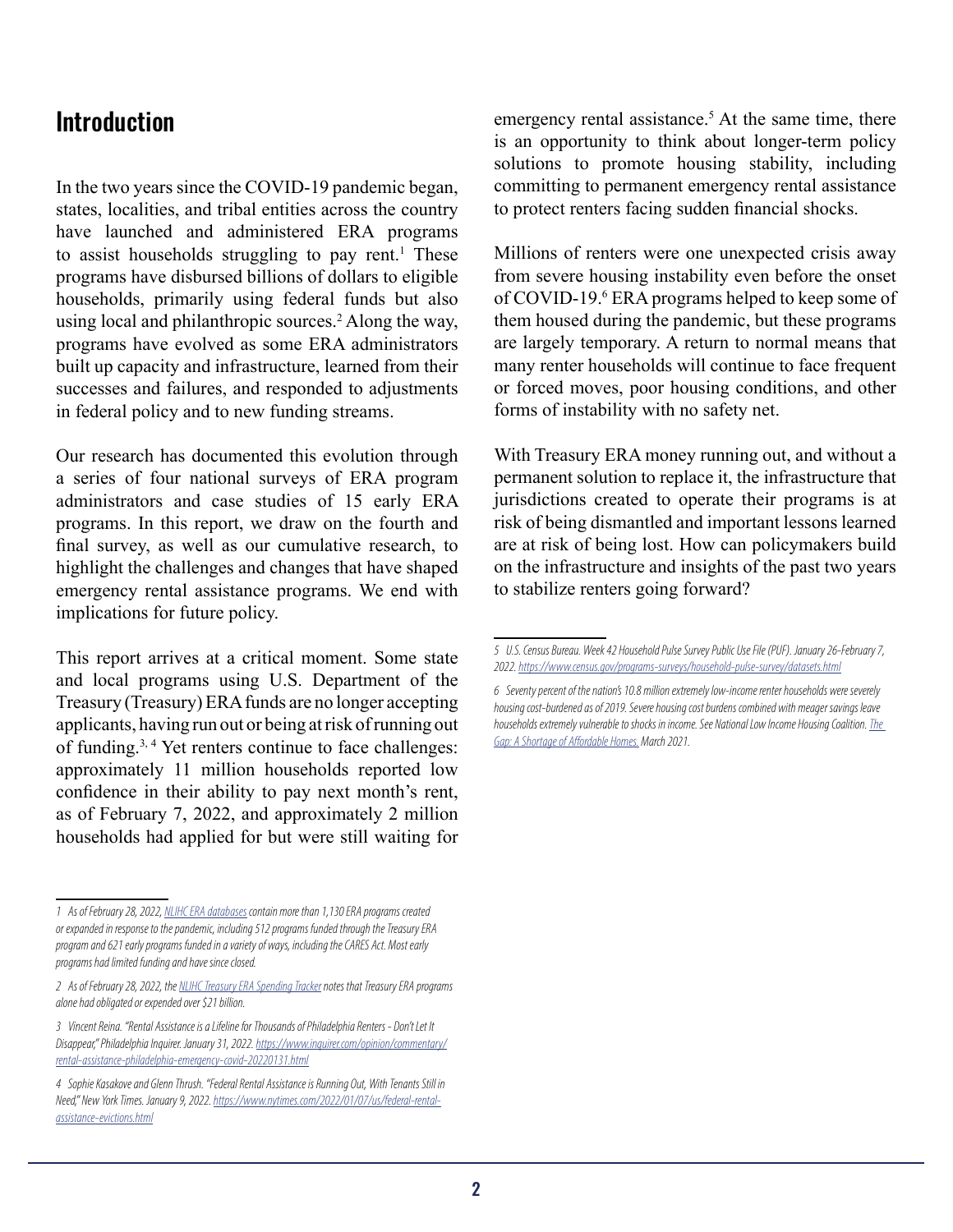### **Methods**

The early ERA programs that launched in 2020, when COVID-19 first struck the U.S., used a variety of funding streams, including funds from the CARES Act. Our first survey, in August-October 2020, received responses from 220 of these early programs. We followed up with 15 of them to conduct in-depth case studies. Our next three surveys gathered responses from administrators of Treasury ERA programs, which use the \$46.55 billion Congress enacted specifically for emergency rental assistance, housing stability services, and other housing expenses in the Consolidated Appropriations Act of 2020 (Treasury ERA1) and the American Rescue Plan Act (Treasury ERA2). A total of 64 program administrators responded to our Spring 2021 survey, 105 responded to our Summer 2021 survey, and 100 responded to our final survey in late 2021. These surveys captured responses from program administrators as they initially implemented their programs, adapted their programs, and transitioned between Treasury ERA1 and Treasury ERA2 funding streams. While each survey captured a broad crosssection of programs, the surveys for the most part do not track the same programs over time. Twenty-eight programs responded to both our first survey in 2020 and our last survey in late 2021.

This report investigates how ERA programs changed over time, with respect to both their challenges and their practices, in four ways:

- **•** First, we compare responses from the **full samples** of our surveys. In most cases, we compare responses from 2020 early ERA program administrators surveyed between August and October 2020 to those of 100 Treasury ERA administrators surveyed approximately a year later, between October and December 2021.
- **•** Second, we examine the **28 programs** surveyed in August-October 2020 that also responded in October-December 2021 to understand how individual programs may have adapted.
- **•** Third, we use the results of our fourth and final survey to explore the adjustments Treasury ERA programs made—or will make—as they transition(ed) between ERA1 and ERA2, two important federal funding streams with slightly different federal guidance.
- **•** Finally, we rely on open-ended responses to a **retrospective question** asked in the final survey to better understand what aspects of their programs administrators would have changed, but didn't or couldn't, given what they know now.

It is important to note that this brief does *not* evaluate the ability of ERA programs to serve tenants and landlords in a timely, equitable, and effective way. Much more research is needed to understand access to ERA programs as well as the impact of assistance on household outcomes.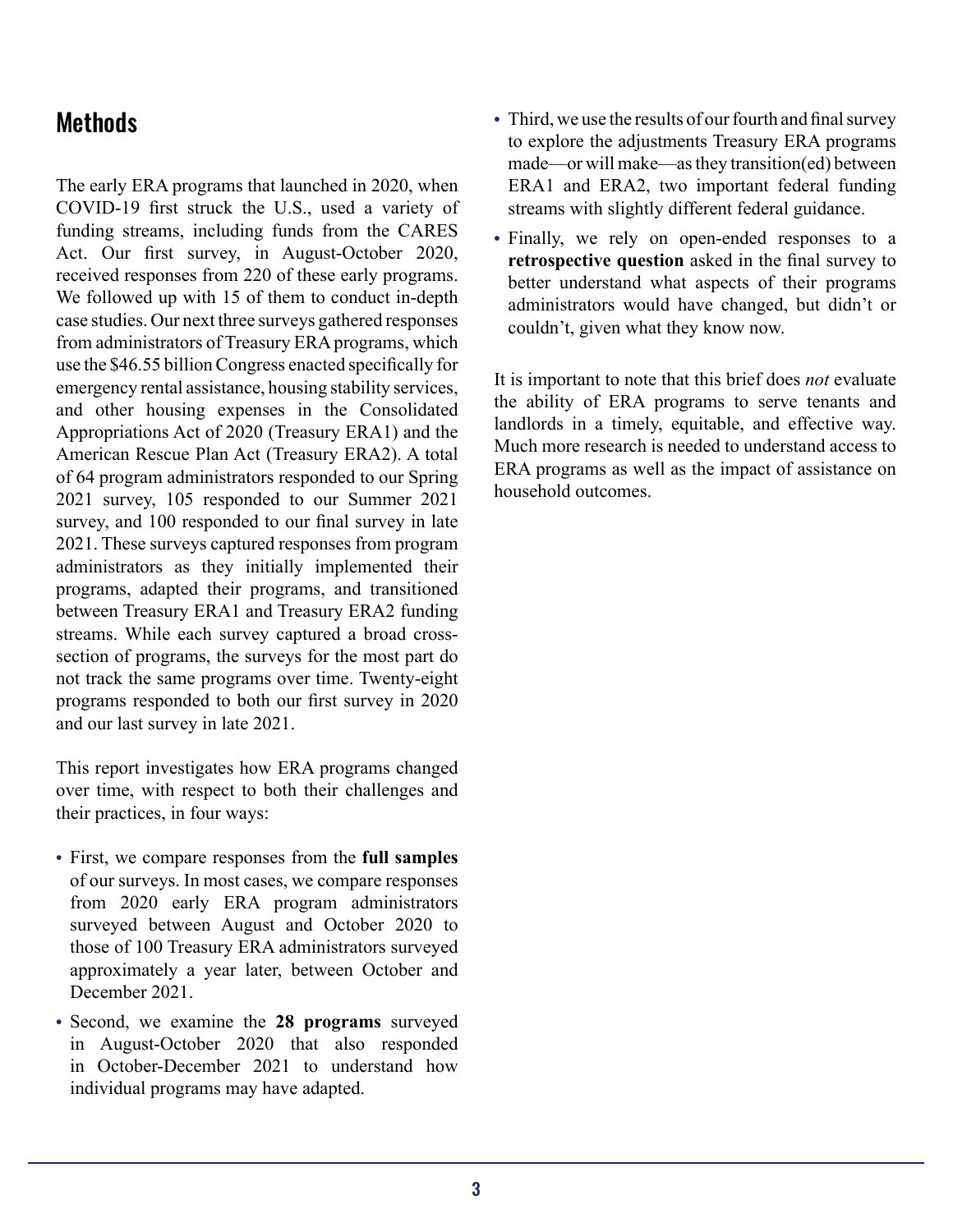

**Figure 01.** Change in Challenges Over the Course of 2021 (Oct-Dec 2021, N = 95)

### Key Challenges and Strategies

In our final survey, we asked survey respondents to reflect on how their program challenges had shifted over the past year. A striking 37% (N=95) reported that their challenges had *increased* over the past year (Figure 1). Nearly half (46%) of respondents reported that their challenges had decreased and a smaller share (17%) responded that their challenges had done something "other" than increase or decrease. Almost all respondents who selected "other" (92%, N=14) indicated that their challenges had either remained constant or had fluctuated over time, but not necessarily increased or decreased. In sum, over half of survey respondents (54%, N=95) indicated that their challenges did not decrease over the course of 2021.

Despite shifts in program design and implementation, ERA program administrators identified a similar set of challenges in each of the four surveys administered between 2020 and late 2021. A consistent majority of administrators, ranging from 60% to 68% across the four surveys, cited limited staff capacity as a challenge (see Figure 2 on the following page).

Technology was another consistent and common challenge, cited by 47% of Treasury ERA programs in the Spring of 2021, by 41% of programs in Summer 2021, and by 35% in late 2021.

Treasury ERA programs also faced ongoing challenges with tenant and landlord responsiveness, and our surveys suggest these challenges may have become more prevalent over time. Our first survey asked about incomplete applications rather than tenant responsiveness. Seventy-one percent (N=139) of early ERA respondents to our 2020 survey cited incomplete applications as a challenge. Of the survey respondents who identified challenges in 2021, tenant (un)responsiveness was identified by 56% in Spring 2021, 62% in Summer 2021, and 74% in late 2021. Landlord (un)responsiveness was cited by 44% of Treasury ERA survey respondents in Spring 2021, 67% of respondents in Summer 2021, and 74% of respondents in late 2021.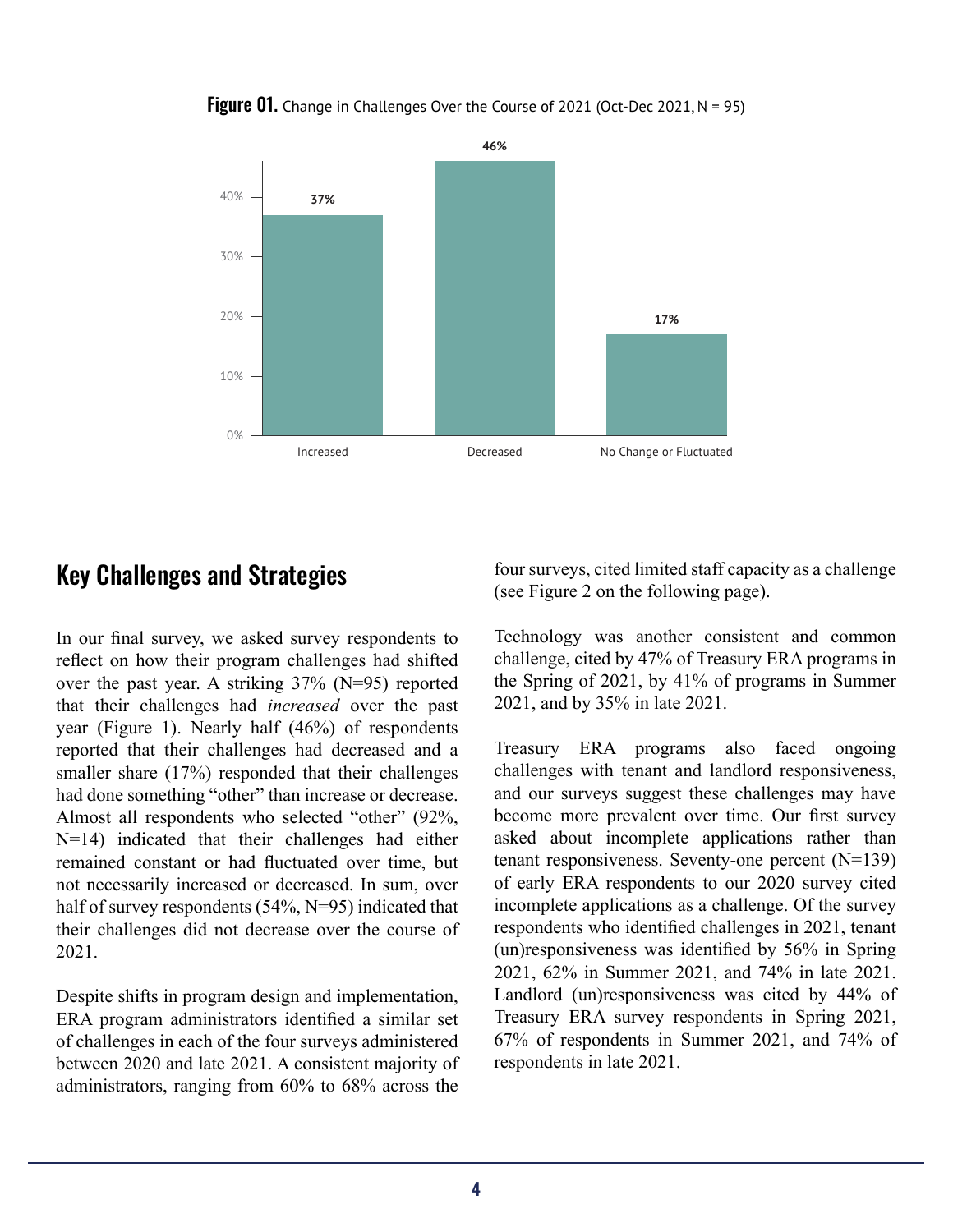

Figure 02. Common Challenges among ERA Programs

Incomplete applications and challenges following up with applicants may result in part from a broad range of potential barriers experienced by tenants, including limited access to technology, language barriers, complicated application submission processes, and overly stringent eligibility and documentation requirements.7,8 The application process often requires multiple interactions between tenants and program administrators, which is a logistical challenge and a burden for both tenants who may be housing- and internet-insecure and for administrators working through many applications.

Focusing on the 28 programs that participated in both the first and last wave of surveys gives us some indication of how challenges changed, if at all, for specific programs.<sup>9</sup>

A quarter of respondents (26%, N=19) newly cited staff capacity challenges in 2021 while nearly half (47%) cited staff capacity challenges in both surveys. Only 5% of administrators who had cited staff capacity challenges in 2020 did not cite them again in 2021. Other persistent issues were funding insufficiency (newly cited by 37% in 2021, cited by 32% in both surveys, and no longer cited by 11% in 2021) and landlord (un)responsiveness (newly cited by 37% in 2021, cited by 16% in both surveys, and no longer cited by 16% in 2021).

In the following sections, we explore how ERA administrators adapted, or wished they had adapted, their programs in the context of these challenges.

*<sup>7</sup> Housing Initiative at Penn, NYU Furman Center, and National Low Income Housing Coalition. [COVID-19 Emergency Rental Assistance: Analysis of a National Survey of Programs.](https://nlihc.org/sites/default/files/HIP_NLIHC_Furman_Brief_FINAL.pdf) January 2021.*

*<sup>8</sup> Housing Initiative at Penn, National Low Income Housing Coalition, and NYU Furman Center. [Learning](https://nlihc.org/sites/default/files/ERA-Programs-Case-Study.pdf)  [from Emergency Rental Assistance Programs: Lessons from Fifteen Case Studies.](https://nlihc.org/sites/default/files/ERA-Programs-Case-Study.pdf) March 2021.*

*<sup>9</sup> There may be some bias in which jurisdictions responded to more than one survey. It is unclear which direction this bias would run. Programs with the highest capacity may have had the most time to respond, but those with the least capacity may have been looking for their experience to be better documented to improve future policies. Because NLIHC conducted extensive outreach, jurisdictions in many different contexts may be responding.*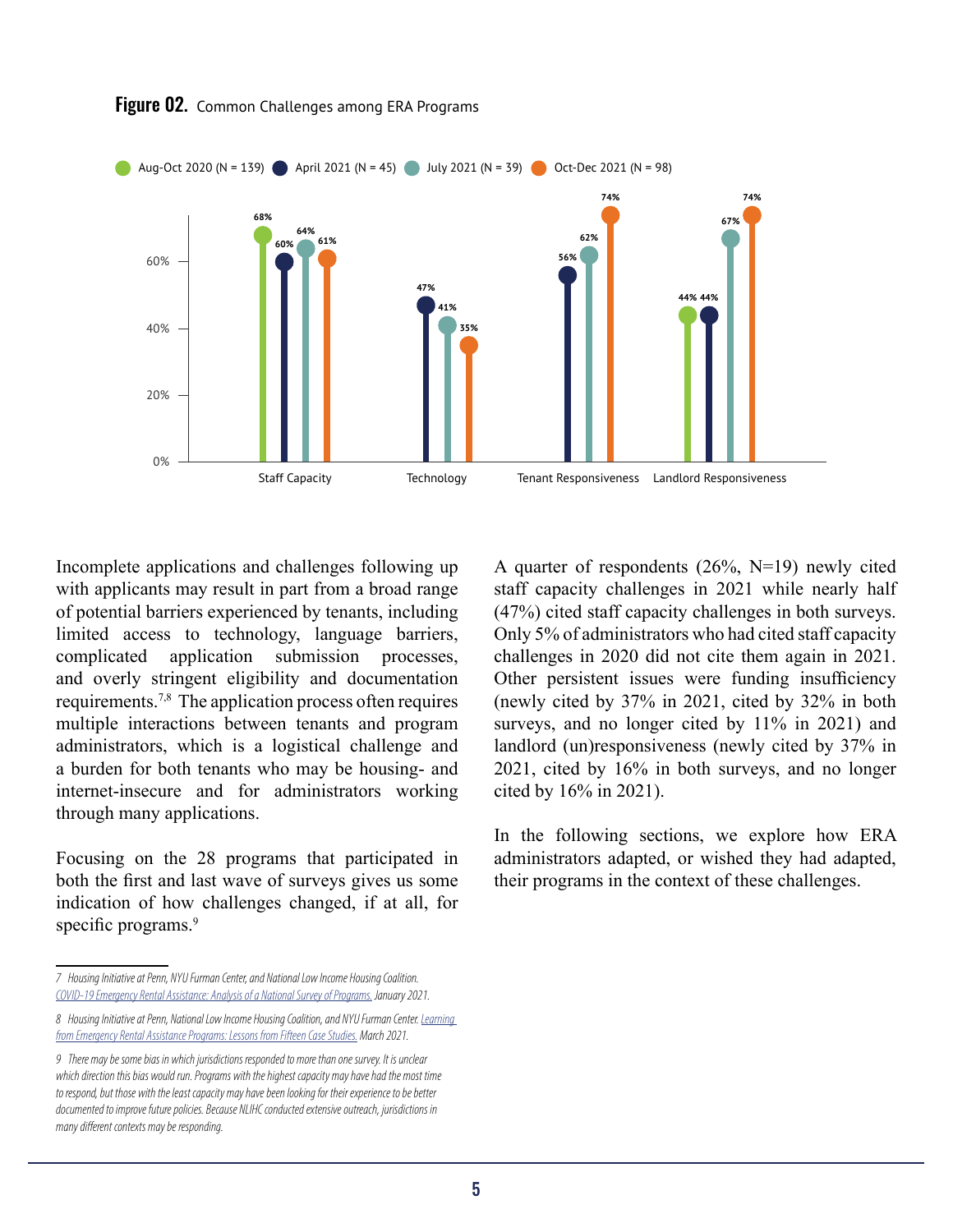

**Figure 03.** Roles of Nonprofit Partners in Treasury ERA Programs (Oct-Dec 2021,  $N = 99$ )

#### *Expanding capacity through investments in partnerships, staffing, and infrastructure*

Our previous research indicates that programs that partnered with nonprofits for implementation were less likely to report capacity limitations than those that did not.10 They were also less likely to report application (in)completeness as a challenge.

Overall, our surveys suggest more programs worked with nonprofits in 2021 than in 2020. A majority of early ERA programs (68%, N=163) formed partnerships with nonprofit entities, most commonly to conduct intake, review applications, or carry out other aspects of the program. By the end of 2021, four out of five Treasury ERA programs (81%, N=99) were working with nonprofits in some capacity, most commonly to conduct outreach or intake (Figure 3). This increase was particularly evident in programs that filled out both waves of the survey, with 78% (N=27) partnering with nonprofits in 2020, and all but one  $(96\%, N=27)$ doing so in 2021.

Of the 70 administrators who responded to the open-ended retrospective question in late 2021, a majority (89%) identified at least one aspect of implementation that could have been improved. About a fifth of respondents (18%) said they would have partnered differently in retrospect. Some would have partnered sooner, partnered with a greater number of organizations, or assigned greater responsibility to their partners. Others would have coordinated better by communicating more frequently or investing in more upfront training for partner agencies. Only a few respondents (6%) would have preferred fewer partners, in the interest of simplicity and speed.

Many respondents (40%) to this retrospective question raised issues related to their staffing decisions. They wished they had hired more and better qualified staff at the outset. Several expressed frustration with insufficient administrative funding. Some respondents would have hired a different mix of staff, in retrospect: "Instead of hiring temporary staff, who do not have a vested interest in the success of the program, [we should have hired] provisional full-time staff to provide customer service and accelerate application processing time," wrote one respondent. Another would have hired more IT personnel.

*<sup>10</sup> Housing Initiative at Penn, NYU Furman Center, and National Low Income Housing Coalition. [COVID-19 Emergency Rental Assistance: Analysis of a National Survey of Programs.](https://nlihc.org/sites/default/files/HIP_NLIHC_Furman_Brief_FINAL.pdf) January 2021.*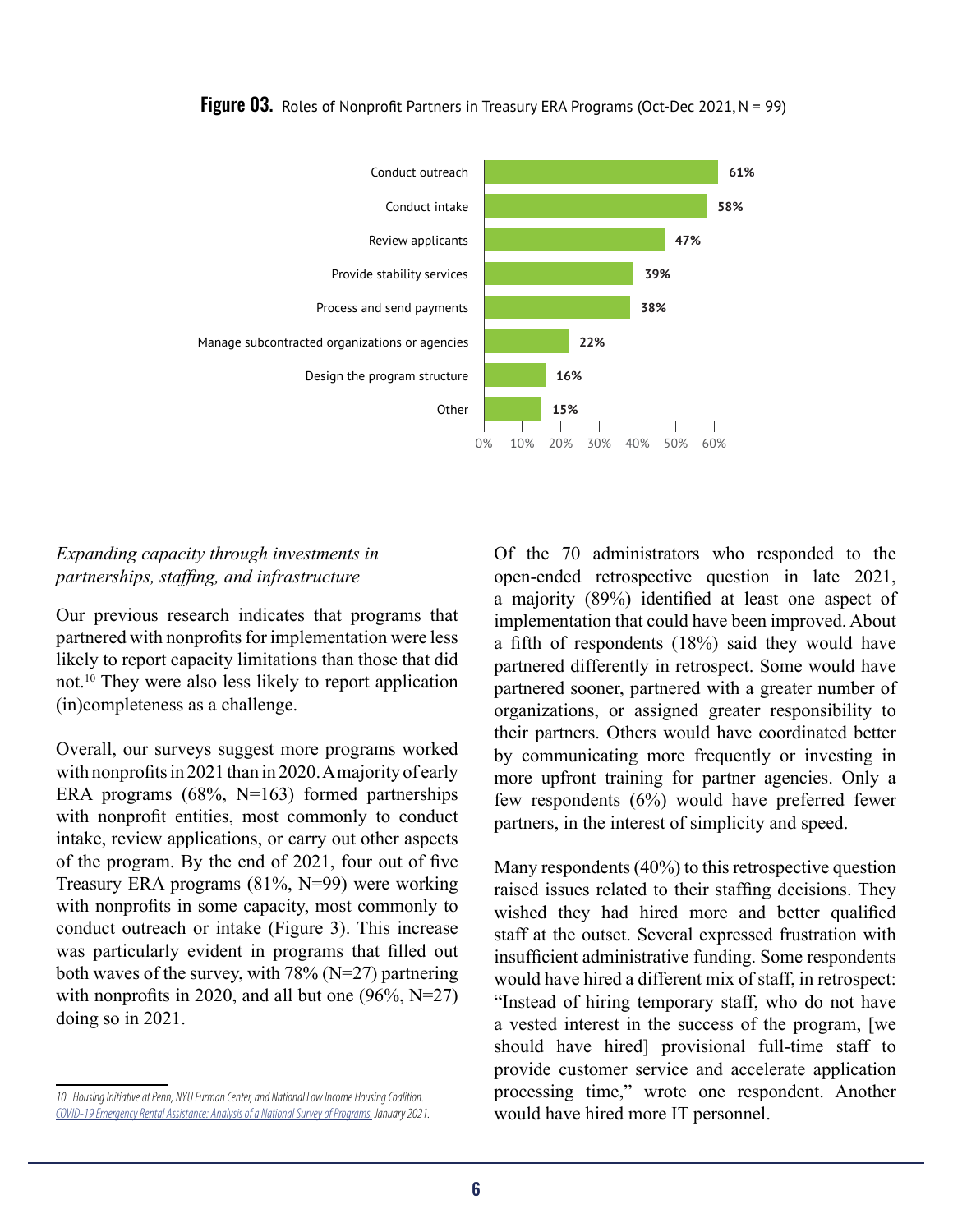One-quarter (27%) of respondents wished they had invested in better technology for applications and payments at the program's inception. "We have administered [our] 2020 and 2021 ERA programs through a single Excel document," wrote a respondent. "It would have been great to have a more sophisticated platform at the beginning."

Several respondents noted that the pressure to launch their programs quickly meant that they did not have time to build sufficient capacity and infrastructure prior to program launch, resulting in a bumpy start to implementation.

#### *Improving tenant responsiveness and application completeness*

Some program administrators sought to improve access, especially for vulnerable populations, to their ERA programs by adopting self-attestation, fact-specific proxies, and categorical eligibility as alternatives to source documentation for income; broadening the definition of COVID-19-related hardship and reducing extraneous requirements; and conducting more robust outreach, especially through community-based organizations, housing counselors, and housing courts. Our previous research suggests that programs with fewer and more flexible eligibility and documentation requirements are better able to get money out the door.<sup>11</sup> Self-attestation and other tools that reduce documentation burdens, like categorical eligibility and fact-specific proxy, are also important to a program's ability to spend.<sup>12</sup> Greater and more targeted outreach could also boost tenants' engagement with ERA programs.

ERA programs introduced greater flexibility in documentation over the course of the pandemic. The majority of ERA programs continue to ask

for documentation of income, but  $75\%$  (N=53) of Treasury ERA survey respondents in Spring 2021 accepted an applicant's self-attestation of income and 81% (N=99) did so as of the most recent survey in October-December 2021. A substantial number of these Treasury ERA programs do not, however, acknowledge in public-facing documents that selfattestation is an option.<sup>13</sup>

Self-attestation of income is only one alternative to full documentation. In the final 2021 survey, 70 Treasury ERA program administrators (71%, N=99) reported using applicants' eligibility in other income-verified programs as a means of documenting their income. The same survey found that 29 programs (29%) used fact-specific proxies, which are other facts, like the median income for an applicant's census tract, that can be used to infer a household's income eligibility.<sup>14</sup> This represents an increase since Summer 2021, when 54% of administrators surveyed (N=72) reported using eligibility in other income-verified programs and only 14% reported using fact-specific proxies.

ERA programs commonly require applicants to have experienced COVID-19-related hardships, but the definition of hardship expanded over time. Early ERA programs frequently specified hardship as income loss due to COVID-19 (85%, N=188), while a smaller share (34%) would take into consideration other forms of hardship like increased medical expenses. Treasury ERA programs, in comparison, accept any financial hardship due, directly or indirectly, to COVID-19 in response to federal legislation that enacted the funding for Treasury ERA1.

In a small number of cases, the legislation that created the Treasury ERA program may have heightened eligibility criteria: some early ERA programs did not require a COVID-19-related hardship for ERA eligibility, but added this requirement in response to

*<sup>11</sup> Housing Initiative at Penn, NYU Furman Center, and National Low Income Housing Coalition. [COVID-19 Emergency Rental Assistance: Analysis of a National Survey of Programs.](https://nlihc.org/sites/default/files/HIP_NLIHC_Furman_Brief_FINAL.pdf) January 2021.*

*<sup>12</sup> Housing Initiative at Penn and National Low Income Housing Coalition. [Treasury Emergency Rental](https://nlihc.org/sites/default/files/HIP_NLIHC_Brief_121621.pdf)  [Assistance Programs in 2021: Preliminary Analysis of Program Features and Spending Performance.](https://nlihc.org/sites/default/files/HIP_NLIHC_Brief_121621.pdf) December 2021.*

*<sup>13</sup> Housing Initiative at Penn, NYU Furman Center, and National Low Income Housing Coalition. [Treasury](https://nlihc.org/sites/default/files/HIP_NLIHC_Furman_2021_6-22_FINAL_v2.pdf) [Emergency Rental Assistance Programs in 2021: Analysis of a National Survey](https://nlihc.org/sites/default/files/HIP_NLIHC_Furman_2021_6-22_FINAL_v2.pdf). June 2021.*

*<sup>14</sup> National Low Income Housing Coalition. [Implementing Fact-Specific Proxy in ERA Programs: Key](https://nlihc.org/sites/default/files/Fact-Specific-Proxy-Report.pdf)  [Considerations and Lessons Learned.](https://nlihc.org/sites/default/files/Fact-Specific-Proxy-Report.pdf) February 2022.*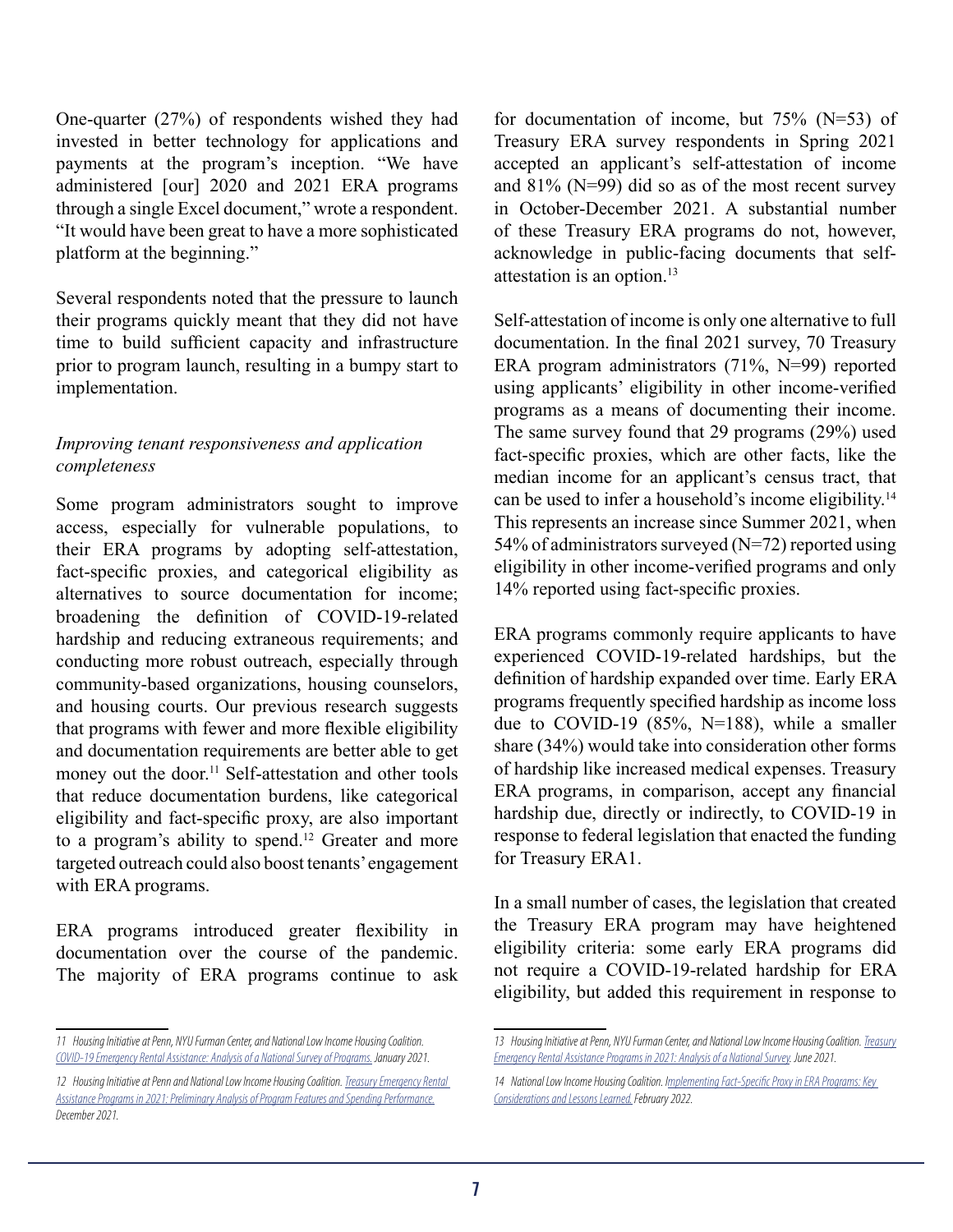Treasury ERA rules. Of the 21 administrators that answered the relevant question in both 2020 and late 2021, a large majority (86%) said their programs required tenants to have experienced a COVID-19 hardship in both 2020 and 2021, and 14% had added this requirement by the end of 2021 to comply with statutory guidance for the Treasury ERA program.

Some programs further expanded the definition of COVID-19-related hardship as they transitioned from Treasury ERA1 to ERA2 funds (26%, N=84), again likely in response to federal legislation. Applicants to programs using ERA2 funds are allowed to simply have experienced hardship *during*, rather than *due to*, the pandemic. Not all programs, however, have adopted this broader definition as they transition to ERA2.

Treasury ERA programs allow more flexibility than early ERA programs in how applicants can show they meet the COVID-19-related hardship criterion. Among early ERA programs, 56% required proof of COVID-19-related income loss and only 37% allowed applicants to self-attest to income loss without further documentation (N=182). By contrast, almost all Treasury ERA programs reported allowing selfattestation of COVID-19-related hardship in late 2021 (95%, N=99). Some programs do not acknowledge this in their readily accessible public-facing documents, however, potentially leaving applicants unaware of this option.

Early ERA programs were more likely than Treasury ERA programs to ask tenants to meet additional eligibility criteria. Early ERA programs required tenants not to receive other rent subsidies (37%, N=188), not to have savings sufficient to pay their rent arrears (20%), to have been current on rent prior to the pandemic (18%), and to be legal U.S. residents (21%). Treasury ERA programs implemented fewer such criteria. As of late 2021, only 13% of programs (N=99) required tenants not to receive other rent subsidies and 11% required tenants to be legal residents. Of the 28 programs that responded to our surveys in both 2020 and late 2021, a majority (77%) indicated that their program's eligibility requirements either decreased or did not change in number. Further, all programs that had reported requiring a birth certificate in 2020 (19%, N=21) had dropped that requirement by late 2021. The five programs that had required a tenant's social security number in 2020 had also dropped this requirement by late  $2021$  ( $24\%$ , N=21), but two programs newly added it (10%).

Despite increased efforts to conduct outreach through community-based organizations, housing counselors, and housing court, some Treasury ERA administrators still saw room for improvement in late 2021. In 2020, early ERA administrators reported using social media  $(88\%, \text{ N} = 163)$ , community-based organizations (77%), newspapers (60%), and housing counselors (45%) to spread the word about their programs (see Figure 4 on the following page). Targeted outreach, such as reaching out to tenants facing eviction in housing court, was rarer (27%). By the third survey in summer of 2021, a larger majority of Treasury ERA programs reported spreading the word via social media  $(92\%, N=73)$ , community-based organizations  $(89\%),$ newspapers (68%), and housing counselors (63%). In addition, nearly half of programs had implemented targeted outreach in housing court (47%) and 40% conducted outreach through other government assistance programs.

Yet, 11% of Treasury ERA program administrators (N=70) raised outreach as an area for improvement in the final 2021 survey. "Our main hurdle was advertising," wrote one respondent. "We posted on social media [and on our] website, and hung fliers at various locations. In total we assisted over 250 households. [Yet] we have more in this community who need help." Another wrote that they should "have launched more advertising/marketing for the program initially, and coordinated with [their] Housing Authority at the launch of the program." A third respondent wrote, "Our immigrant population is still afraid to apply for the program regardless of our efforts to better inform them."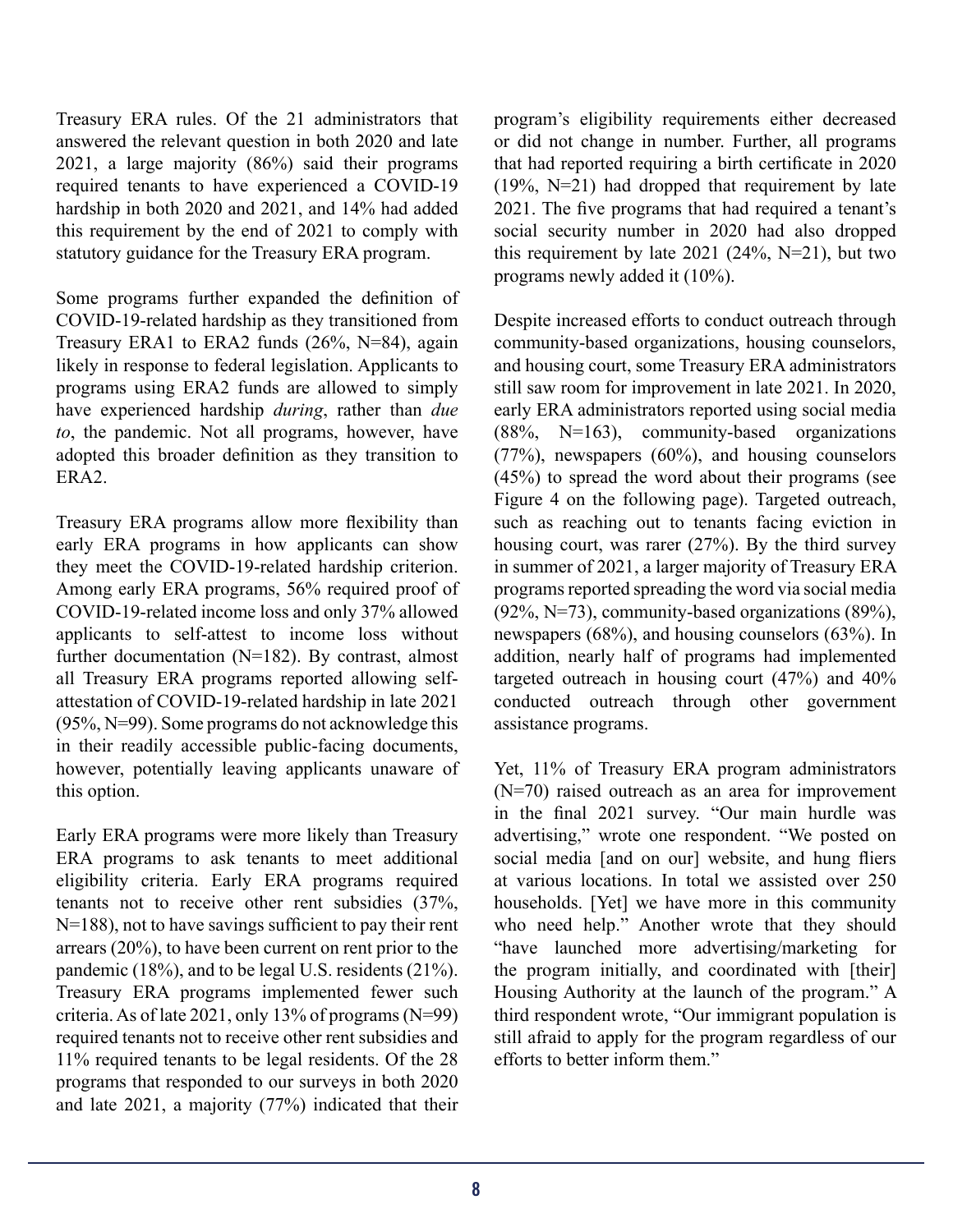

#### **Figure 04.** Outreach Strategies Adopted by ERA Programs

Landlord participation has been a crucial challenge in most ERA programs: even if tenants meet program criteria, their landlords often must agree to participate and arrange to receive the funding. Treasury guidance has evolved over time to address the challenge of landlord (un)responsiveness. Programs using Treasury ERA1 funds must first try to send assistance to the landlord, but may send assistance to tenants when their landlords refuse to cooperate or are unresponsive. Programs using Treasury ERA2 funds are *required* to provide assistance directly to tenants when their landlords don't cooperate and can even provide directto-tenant assistance without first trying to engage the landlord.

Nearly all early ERA programs (98%, N=188) required tenants to apply for assistance, but paid the assistance to landlords directly (90%, N=189). Most Treasury ERA programs continue to send payments to landlords  $(93\%, N=99)$ , but by late 2021, a majority also allowed payments to tenants if landlords were not responsive or declined to participate (71%). Only a small share of Treasury ERA programs currently send assistance to tenants directly without first waiting for landlord participation (7%).

*Addressing landlord responsiveness* Our earlier research found that certain landlord requirements were negatively associated with programs' ability to serve the expected number of households. In particular, requiring landlords not to evict tenants for longer periods, and combining this restriction with other requirements such as rent freezes and forgiveness of rental arrears, was associated with serving a lower-than-expected share of households.15 Yet, over the course of the pandemic, these requirements have shifted to some extent.

> To protect tenants' housing stability, early ERA programs commonly required landlords not to evict tenants for a certain amount of time  $(78\%, N=152)$ . Much smaller shares of programs required landlords forgive remaining rental arrears (28%) or freeze rent for a period of time (3%). Some programs required landlords to have a current rental license (13%) or be listed in a local rental registry (5%).

> Federal guidance now requires all Treasury ERA programs to prohibit landlords from evicting tenants for nonpayment of rent for the period covered by the

*<sup>15</sup> Housing Initiative at Penn, NYU Furman Center, and National Low Income Housing Coalition. [COVID-19 Emergency Rental Assistance: Analysis of a National Survey of Programs.](https://nlihc.org/sites/default/files/HIP_NLIHC_Furman_Brief_FINAL.pdf) January 2021.*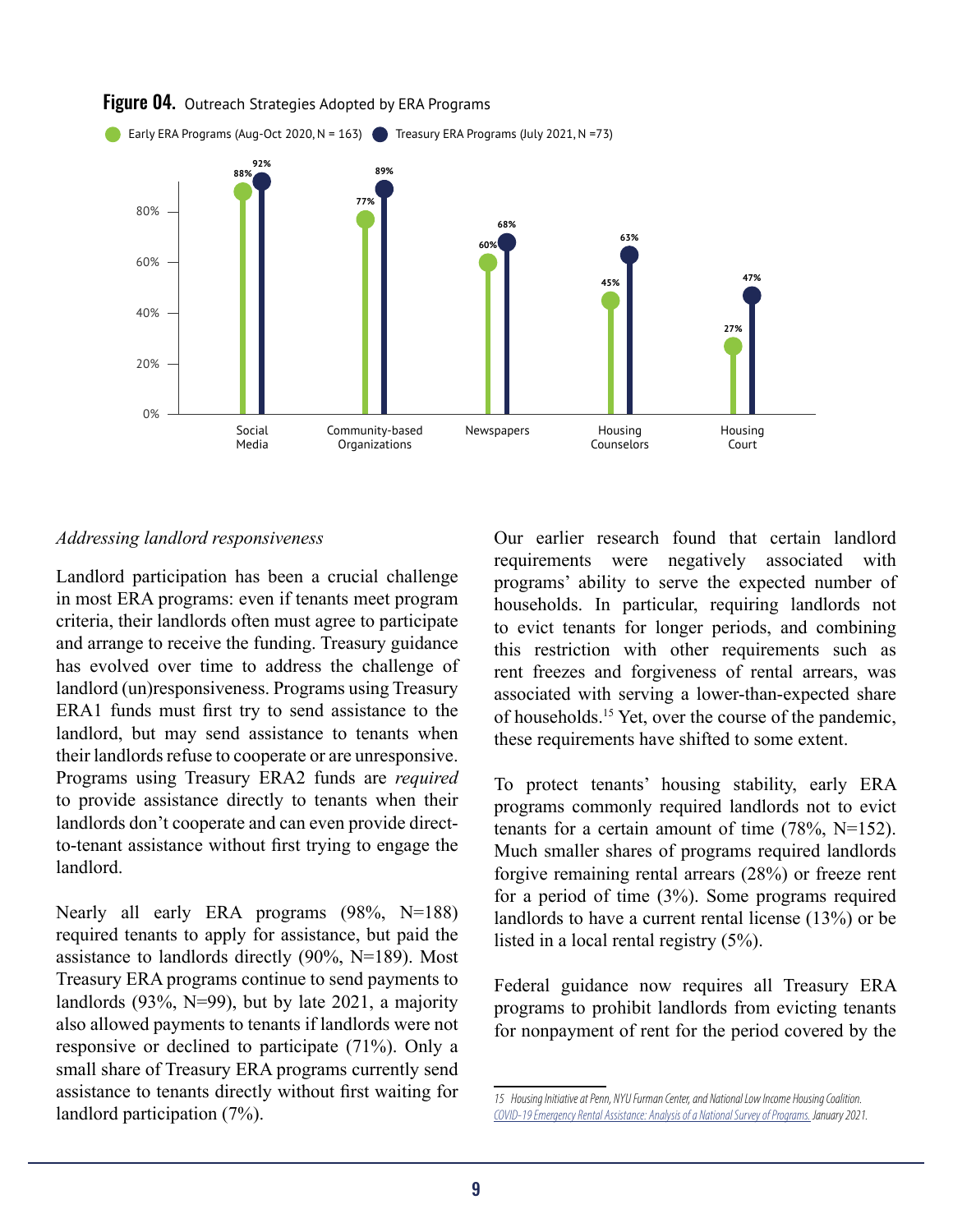assistance. As of our final survey, a smaller share of Treasury ERA programs required landlords to forgive rent in arrears (4%), but a slightly larger share required them to freeze rent  $(11\%, N=98)$ . Only 4% of Treasury ERA programs required that participating landlords have a current rental license or be listed in a local rental registry.

The requirements listed above do not constitute the full universe of landlord requirements, which frequently include a variety of documentation requirements (such as W-9s, tenant rent ledgers, and banking information). Of the 17 respondents that answered questions about landlord requirements in both 2020 and late 2021, all but one program (94%) decreased the number of landlord requirements during this time frame. About 17% dropped the requirement that they be registered to a local rent registry and 17% dropped the requirement that landlords forgive rent arrears, for example.

#### *Federal oversight and guidance*

In response to the retrospective question asked in the final 2021 survey, several Treasury ERA program administrators shared concerns about Treasury's oversight (18%, N=70). Administrators expressed frustration that Treasury had not published reporting requirements sooner, which would have influenced the data they collected. One respondent explained, "Treasury did not release comprehensive reporting guidance until nearly three months after we launched our program. The intensive reporting requirements contribute[d] to our need to rebuild our online application portal and back office workspace…only to have reporting guidance revised again." Previous research has documented similar frustrations among Tribal programs.<sup>16</sup>

Other survey respondents took issue with Treasury's guidelines, initially finding them overly restrictive. One respondent noted, "We spent a lot of time trying to get documents in situations where the applicant was clearly qualified…. This problem got better as the Treasury clearly communicated the goal to expedite the distribution of funds and to accept self-attestation in more cases." Our earlier research found that vague and shifting guidance forced early administrators to take risks in interpreting unclear clauses and repeatedly adapt their program.<sup>17</sup>

Treasury released new and more flexible guidance on multiple occasions over the course of the year. Initial guidance under the Trump administration required Treasury ERA1 programs to acquire source documentation of a household's income and COVID-19-related hardship. Subsequent guidance released on February 22, 2021 rescinded the initial guidance and introduced self-attestation broadly as an alternative to source-documentation. Guidance from May 7, 2021 further encouraged programs to reduce documentation requirements, speed up processes to immediately assist renters, and pay renters directly if landlords did not respond. It introduced the use of fact-specific proxy as another method to reduce documentation burdens and speed up processing.

The rules governing Treasury ERA1 and Treasury ERA2 also have several notable differences:

- **•** Duration of assistance: Together, Treasury ERA1 and ERA2 can provide up to 18 months of assistance compared to a maximum of 15 months of assistance under ERA1 alone.
- **•** Definition of COVID-19-related hardship: Under Treasury ERA1, applicants must have experienced financial hardship due, directly or indirectly, to the COVID-19 outbreak, but for Treasury ERA2, applicants must simply have experienced hardship during the pandemic.

*<sup>16</sup> National Low Income Housing Coalition. [Emergency Rental Assistance Among Indigenous Tribes:](https://nlihc.org/sites/default/files/Emergency-Rental-Assistance-Among-Indigenous-Tribes.pdf)  [Findings from Tribal Grantees.](https://nlihc.org/sites/default/files/Emergency-Rental-Assistance-Among-Indigenous-Tribes.pdf) January 2022.*

*<sup>17</sup> Housing Initiative at Penn, National Low Income Housing Coalition, and NYU Furman Center. [Learning from Emergency Rental Assistance Programs: Lessons from Fifteen Case Studies.](https://nlihc.org/sites/default/files/ERA-Programs-Case-Study.pdf) March 2021.*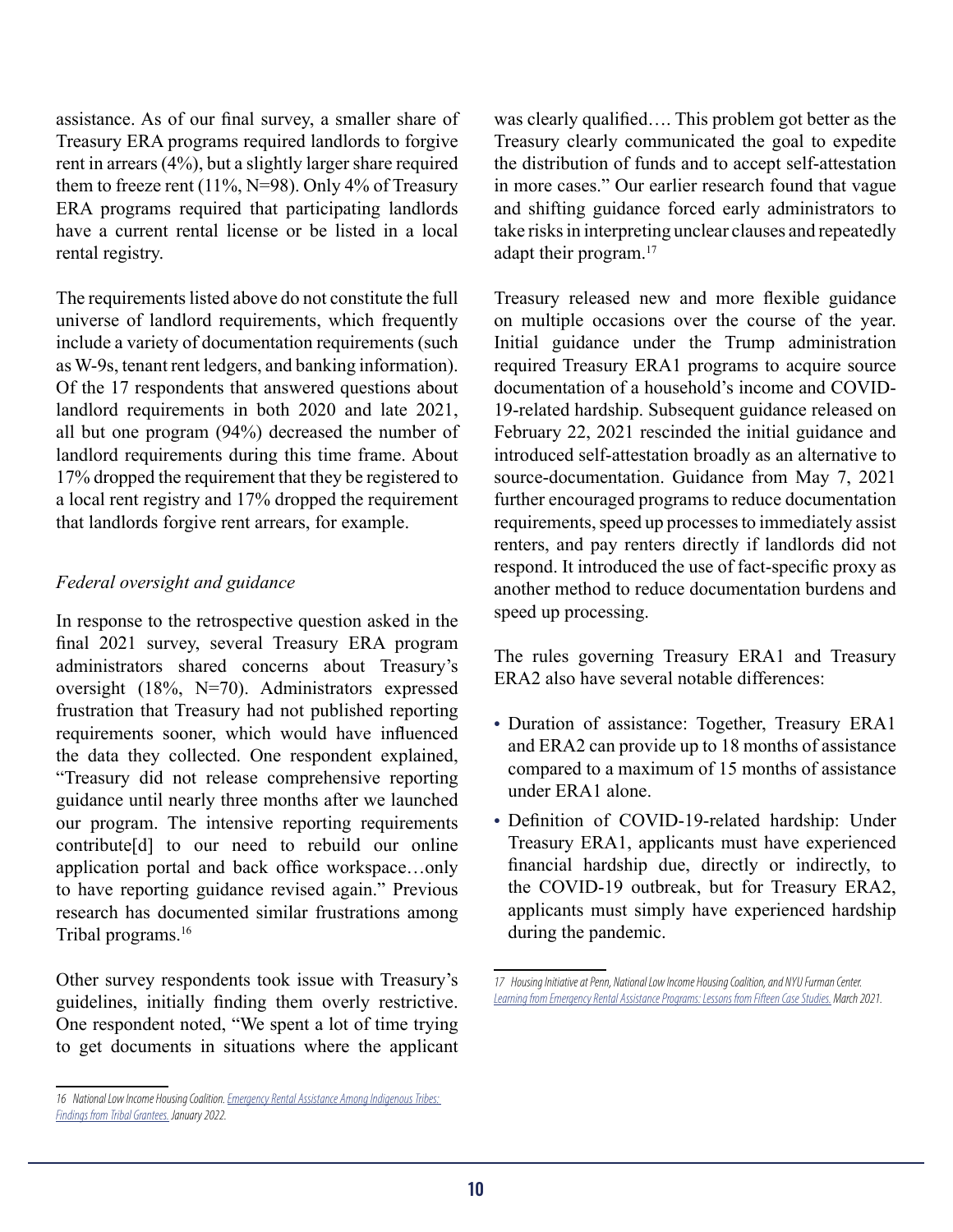**•** Recipient of payment: Under Treasury ERA1, assistance must be paid to landlords on behalf of qualifying tenants. Programs can make exceptions for tenants whose landlords are unresponsive or unwilling to participate. By contrast, Treasury ERA2 funds may be paid directly to tenants without first seeking landlord participation. When a tenant's landlord does not participate, ERA2 requires that programs pay assistance directly to the qualifying tenant.

As jurisdictions transition from Treasury ERA1 to Treasury ERA2, we might therefore expect to see programs assist households for a longer duration, adopt more flexible definitions of COVID-19-related hardship, and send payments to tenants immediately or, at a minimum, whenever their landlord did not participate.

In fact, most respondents (77%, N=84) to our final survey made, or planned to make, at least one adjustment to their program as they began disbursing Treasury ERA2 funds (Figure 5). The most common adjustment  $(51\%, N=84)$  was to the duration or amount of assistance. Among those adjusting assistance, most used or will use Treasury ERA2 to extend the duration of assistance  $(94\%, N=33)$ , but some programs increased the maximum amount of assistance per household (24%), and a handful of programs reduced the amount or duration of assistance. Only some programs in the sample expanded their definition of COVID-19-related hardship (26%, N=84) and only one will offer assistance directly to tenants without first seeking landlord participation.

#### **Figure 05.** Changes Made in the Transition from Treasury ERA1 to Treasury ERA2 (Oct-Dec 2021, N = 84)

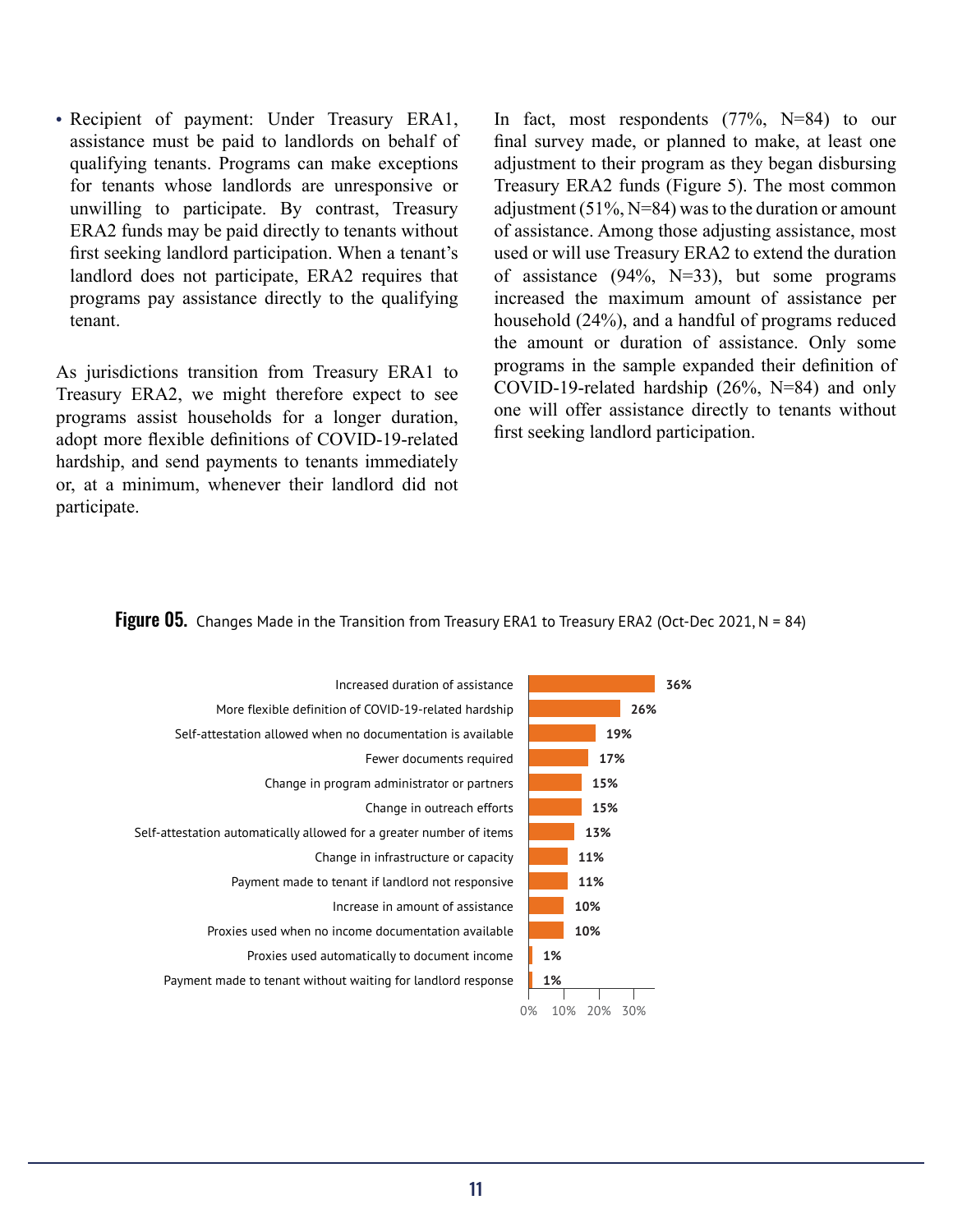## Implications for Future Policy

Long before the pandemic, millions of renters were one financial shock away from severe housing instability. For too many of them, the pandemic constituted that shock. The ERA programs created in response to the pandemic are temporary, but when properly designed and implemented, they can keep families stably housed until funds run out.

There is a clear need for emergency rental assistance to become a lasting part of our safety net in order to protect renters' housing stability when they experience financial shocks. The variability and scale of pandemicrelated ERA programs can shed light on how future, permanent ERA programs could effectively and efficiently help renters facing financial emergencies.

Given the persistent challenges facing ERA programs including issues with staff capacity, technology, and infrastructure; tenant responsiveness and application completeness; landlord responsiveness; and federal oversight—we suggest four key considerations for permanent ERA programs.

#### *Sufficient and sustained funding is important to building adequate infrastructure and capacity*

As funds for ERA run out in a number of jurisdictions, they risk losing the partnerships, infrastructure, and knowledge that took a significant amount of time to develop. It is not clear what will happen as programs shut down. Permanent ERA programs could build on the infrastructure that temporary ERA funds facilitated and ensure the nation is better equipped to protect families' housing stability when future crises arise.

A permanent ERA program or programs with sustained funding may also alleviate challenges related to staff capacity and technology. In January 2021, ERA program administrators faced an enormous task: to construct Treasury ERA programs that could distribute billions of dollars in much-needed assistance, but that would potentially no longer exist at the end of the year or soon after. It was not until March 2021 that the timeline for ERA1 expenditures was extended and additional money was provided in the form of ERA2. Under pressure, some program administrators made decisions that addressed short-term staffing and infrastructural needs, but in doing so failed to meet longer-term needs. Administrators wishing to hire permanent full-time staff rather than temporary staff, invest in more sophisticated technology, and provide more training may have been better able to do so if they had known they could rely on a more permanent funding stream.

A higher cap on administrative expenses may also help address staff capacity, although our survey research did not explore this. The Treasury ERA program capped administrative expenses at 10% and 15% of grantees' ERA1 and ERA2 allocations, respectively. Even though ERA programs have been a particularly heavy administrative lift, the Treasury ERA1 and ERA2 administrative caps are lower than the 20% cap for administrative expenses in the Community Development Block Grant program.

#### *Flexibility in eligibility and documentation requirements, as well as targeted outreach, are important for program accessibility*

Incomplete applications and difficulty obtaining required documents from tenants have consistently challenged ERA programs. Some (but not all) program administrators addressed these challenges by increasingly targeting outreach (for example, by enrolling households facing imminent eviction in housing court). Some also lowered barriers to the application process—reducing requirements, accepting a greater variety of documents to determine eligibility, and implementing flexible alternatives, including self-attestation, fact-based proxies, and categorical eligibility. Our research found that these changes are important to programs' ability to disburse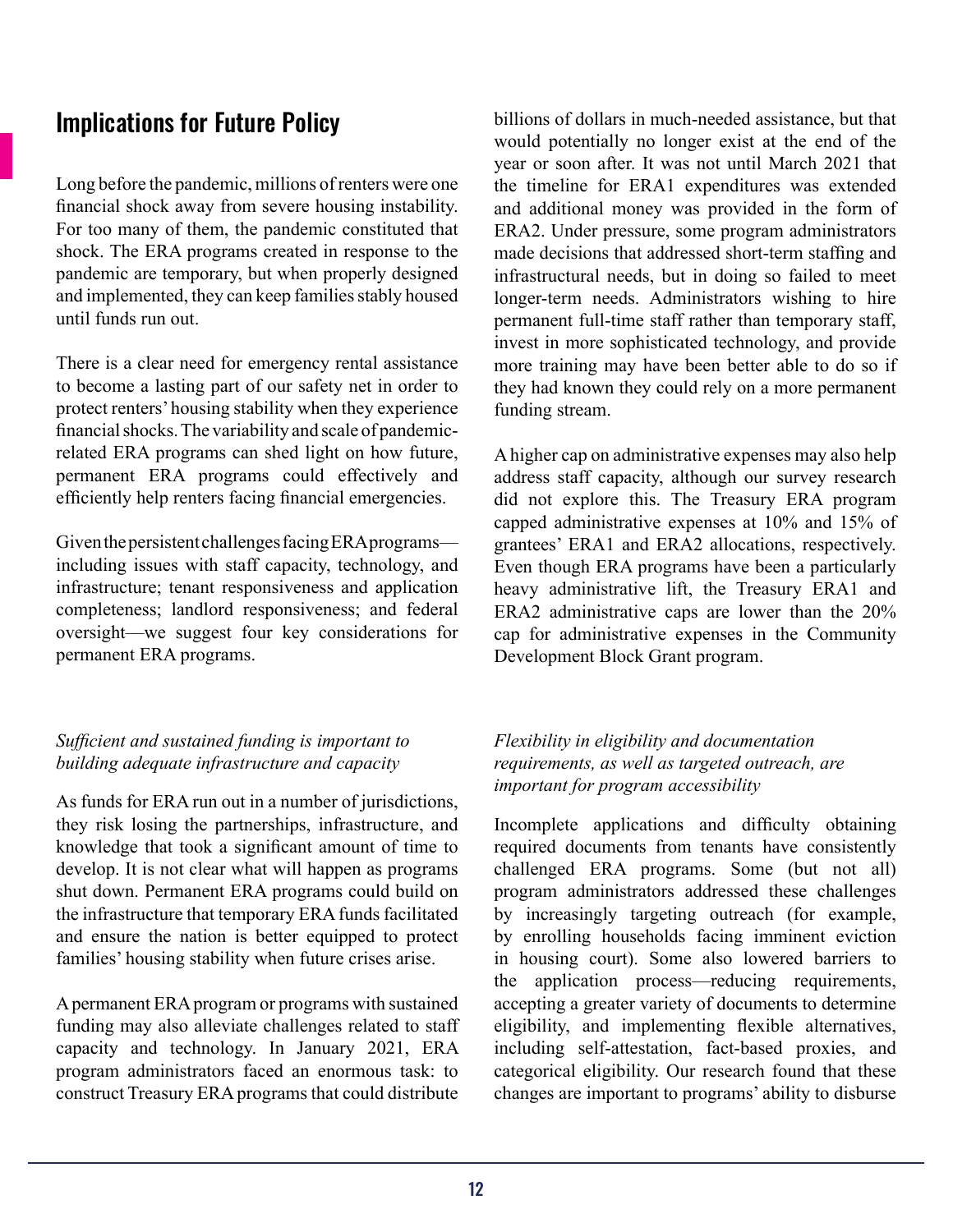program funds.18 Targeting outreach and providing for flexible documentation in an ongoing ERA program could improve access for families facing a crisis.

#### *Direct-to-tenant assistance can also improve program accessibility*

In response to landlord non-participation, many ERA programs moved toward making payments directly to tenants. Treasury formalized this payment alternative as an option in their guidance when landlords refused to participate; eventually, Treasury went so far as to mandate it. This is an innovative feature of ERA not seen in traditional rental assistance programs such as the Housing Choice Voucher program. It has important implications for both equity and the ability to spend program funds in a timely way. Yet some ERA program administrators have remained hesitant to assist tenants directly, with the result that qualified tenants may be denied aid simply because their landlord chooses not to engage with a government program.

#### *Clear and timely program parameters can increase program administrators' certainty in making decisions about program infrastructure and design*

In open-ended survey questions and interviews, ERA program administrators cited vague and shifting guidance as a major challenge. Uncertainty led administrators to make short-term decisions about program infrastructure that they would regret in the long term. Shifting guidance forced them to frequently revise program design and implementation, which increased administrative burdens and slowed down the disbursal of funds. A commitment to ongoing ERA would provide the federal government with the opportunity to create effective and consistent program rules before the next large-scale crisis.

### Conclusion

Prior to the pandemic, nearly 8 million extremely lowincome U.S. households were spending more than half of their limited incomes on rent and utilities.<sup>19</sup> The pandemic pushed many of those living with these unsustainable housing costs into even more severe housing instability while also destabilizing households previously unexposed to housing challenges. ERA program administrators have learned many lessons over nearly two years about how to provide urgently needed emergency assistance to these renters—lessons which should not be lost.

There are current proposals aimed at making emergency rental assistance a more permanent component of our housing safety net. For example, the bipartisan Eviction Crisis Act, introduced in the U.S. Senate, includes \$3 billion annually for a permanent Emergency Assistance Fund, which would provide ERA to renters in a sudden crisis. While the funding amount proposed in this bill is small compared to the need, this and any similar efforts could give the U.S. Department of Housing and Urban Development the opportunity to build on what has been learned from the hundreds of temporary ERA programs implemented during the pandemic. Short-term emergency assistance does not eliminate the need for more affordable rental housing, or a more robust set of housing assistance programs, but it is an important complement to such efforts.

<sup>18</sup> Housing Initiative at Penn and National Low Income Housing Coalition. *Treasury Emergency [Rental Assistance Programs in 2021: Preliminary Analysis of Program Features and Spending Analysis.](https://www.housinginitiative.org/uploads/1/3/2/9/132946414/2021_treasury_era_program_features_and_spending_report.pdf) December 2021.*

*<sup>19</sup> National Low Income Housing Coalition. [The Gap: A Shortage of Affordable Homes.](https://reports.nlihc.org/sites/default/files/gap/Gap-Report_2021.pdf) March 2021.*